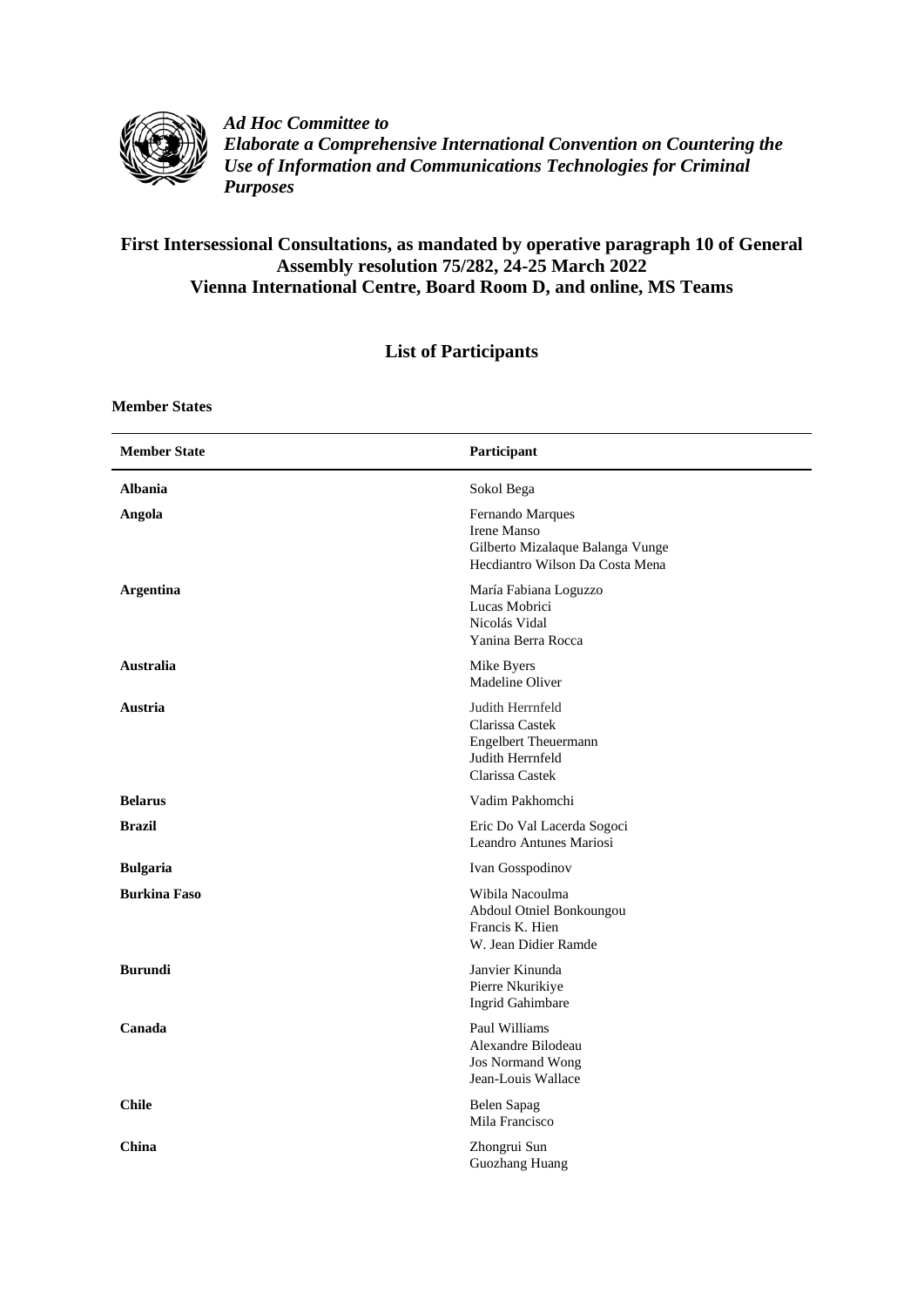| Colombia                   | Andrés Paredes Campaña<br>Germán Andrés Calderón Velásquez<br>Jairo Andrés Paredes Campaña<br>Ana María Pinilla Morón                              |
|----------------------------|----------------------------------------------------------------------------------------------------------------------------------------------------|
| <b>Costa Rica</b>          | Alejandro Solano Ortiz<br>Mario Vega Hernandez<br>Juliana Borbon Beeche<br>Mario Vega Hernandez                                                    |
| Croatia                    | Tihomir Lulić<br>Jan Krešimir Išić                                                                                                                 |
| Cuba                       | Soraya Alvarez<br>Marlen Redondo                                                                                                                   |
| <b>Czech Republic</b>      | Marta Pelechova<br>Jiri Blazek                                                                                                                     |
| <b>Denmark</b>             | Anna Victoria Bach<br>Frederik Due Rabenschlag<br>Oliver Bendix Gammeljord Mogensen                                                                |
| <b>Dominican Republic</b>  | Laura Faxas<br>Ellen Martinez De Cooreman<br>Claudio Peguero                                                                                       |
| Egypt                      | Mohamed El-Molla<br>Heba Ismail                                                                                                                    |
| <b>El Salvador</b>         | René Andrade Hernández<br>Astrid Elisa Portillo Rodríguez                                                                                          |
| <b>Estonia</b>             | Markko Künnapu<br>Meelis Tiigimäe                                                                                                                  |
| <b>Finland</b>             | Otto Korhonen<br>Anniina Penttilä<br>Olli-Pekka Paasivirta                                                                                         |
| Germany                    | Markus Busch<br>Sabine Feyertag                                                                                                                    |
| Ghana                      | Philbert Abaka Johnson<br>Gustav Kwaku Sefe Dovlo<br>Emmanuel Kwame Bebaako-Mensah<br>Jennifer Nana Akua Ankomah Mensah<br>Emmanuella Ntim Darkwah |
| Greece                     | Ioannis Papathanasiou<br>Christophoros Panos                                                                                                       |
| Grenada                    | Keisha Mcguire<br>Nerissa Williams                                                                                                                 |
| Haiti                      | Antonio Rodrigue<br><b>Winso Painer</b><br><b>Esaue Boncoeur</b><br>Winnie Hugot Gabriel                                                           |
| <b>Hungary</b>             | Anna Sárkány                                                                                                                                       |
| India                      | Jaideep Mazumdar<br>Rishi Tripathi<br>Ravi Shanker                                                                                                 |
| <b>Indonesia</b>           | Arsi Dwingura Firdausy<br>Akiko Alfiano Tamala<br>Hardiya Suryawanto Hardiya<br>Akbar Nugraha                                                      |
| Iran (Islamic Republic of) | Mohamed Reza Ghaebi<br>Nabiollah Azami Sardouei                                                                                                    |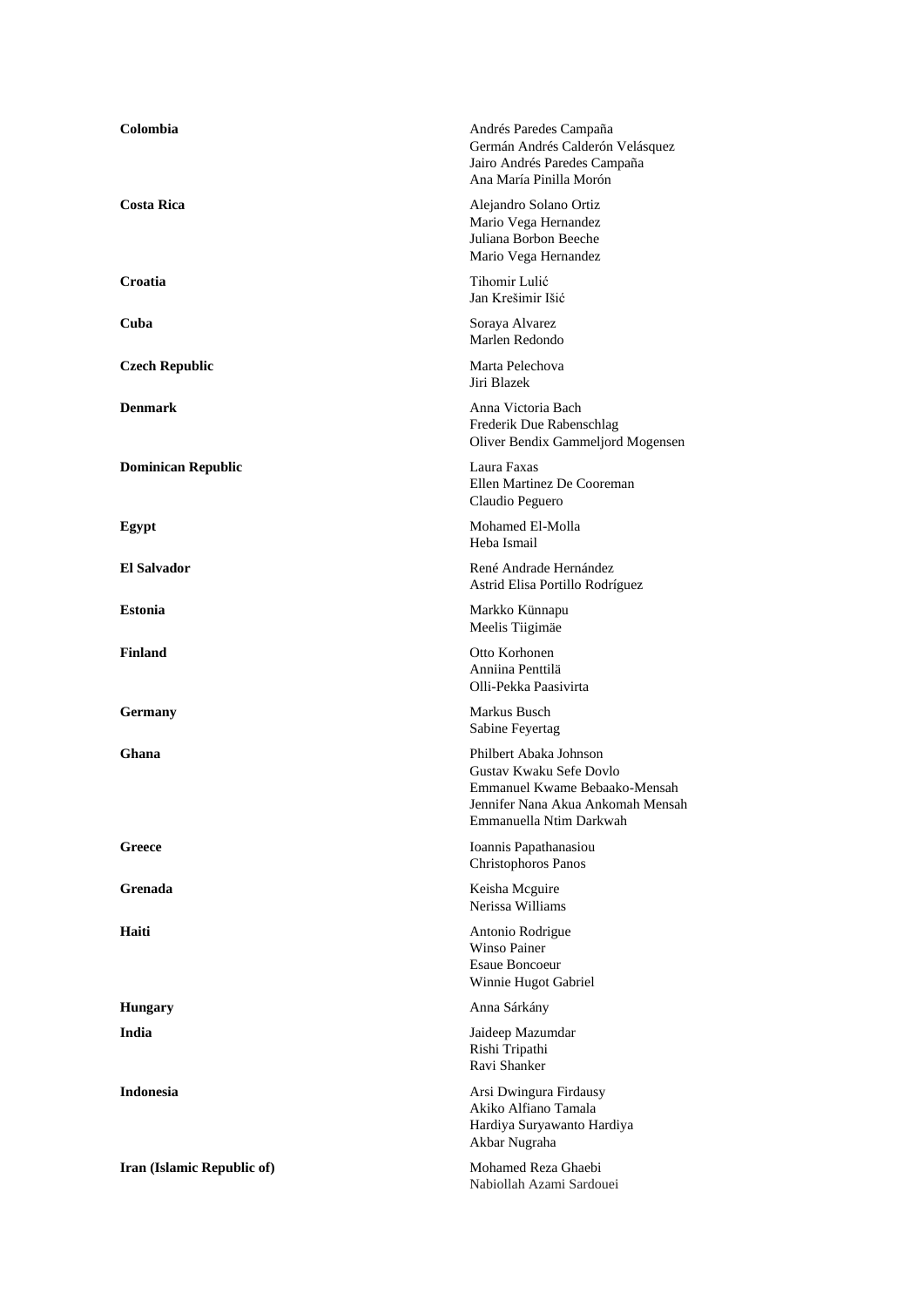| <b>Iraq</b>     | Firas Dahir<br>Muntadher Kareen                                                                                                                                                                                                                                                                                                                        |
|-----------------|--------------------------------------------------------------------------------------------------------------------------------------------------------------------------------------------------------------------------------------------------------------------------------------------------------------------------------------------------------|
| <b>Israel</b>   | Mordechai Denis Paul Rodgold<br>Naomi Elimelech Shamra<br>Amir Sagie<br>Haim Wismonski,<br>Livnat Levy<br>Christian Schwar                                                                                                                                                                                                                             |
| <b>Italy</b>    | Arnaldo Minut<br>Antonino Tedesco                                                                                                                                                                                                                                                                                                                      |
| Japan           | Masayuki Nishi<br>Mai Kunz                                                                                                                                                                                                                                                                                                                             |
| Kuwait          | Sadiq Marafi<br>Sulaiman Alkhayri<br>Mohamed Alsaad<br>Rehab Alfahan                                                                                                                                                                                                                                                                                   |
| Latvia          | Andis Lagzdins                                                                                                                                                                                                                                                                                                                                         |
| Lebanon         | <b>Ibrahim Assaf</b><br>Bachir Saleh Azzam<br>Mivida Bou Assi                                                                                                                                                                                                                                                                                          |
| Libya           | Esam Ganbour                                                                                                                                                                                                                                                                                                                                           |
| Lichtenstein    | Dominic Sprenger                                                                                                                                                                                                                                                                                                                                       |
| Lithuania       | Vaida Hampe                                                                                                                                                                                                                                                                                                                                            |
| Luxembourg      | Georges Eischen<br>Elena Kaiser                                                                                                                                                                                                                                                                                                                        |
| Malawi          | Mabvuto Katemula                                                                                                                                                                                                                                                                                                                                       |
| <b>Malaysia</b> | Ikram Mohd Ibrahim<br>Adela Melati Ahmad Termizi<br>Mohd Ashrof Bin Kamarul<br>Edora Binti Ahmad<br>Asha Hoe Soo Lian<br>Nurul Maisarah Binti Kama<br>Muhammad Nor Sollihin Bin Salleh<br>Francine Cheryl Rajendram<br>Sac Victor Sanjos<br>Zawati Yusrah Binti Zainuddin<br>Asrul Shah Bin Razali<br>Nur Faizlin Binti Md Jadi<br>Parthiban Kandasamy |
| Malta           | Natasha Meli-Daudey<br><b>Emily Mifsud</b><br>Nicole Ertl                                                                                                                                                                                                                                                                                              |
| <b>Mexico</b>   | Luis Javier Campuzano Piña<br>Diego Alonso Simancas Gutiérrez<br>Erika Samantha Franco Peña<br>Isaac Morales Tenorio<br>Bruno Ríos Sánchez                                                                                                                                                                                                             |
| Mongolia        | Tsengeg Mijiddorj<br>Munkhbaatar Davaasambuu                                                                                                                                                                                                                                                                                                           |
| <b>Morocco</b>  | Azzeddine Farhane<br>Saida Baja<br>Hanae Bouchikhi<br>Mohamed Elmataoui<br>Jalal Slama<br>Iliass Semlali<br>Mohamed Sassi                                                                                                                                                                                                                              |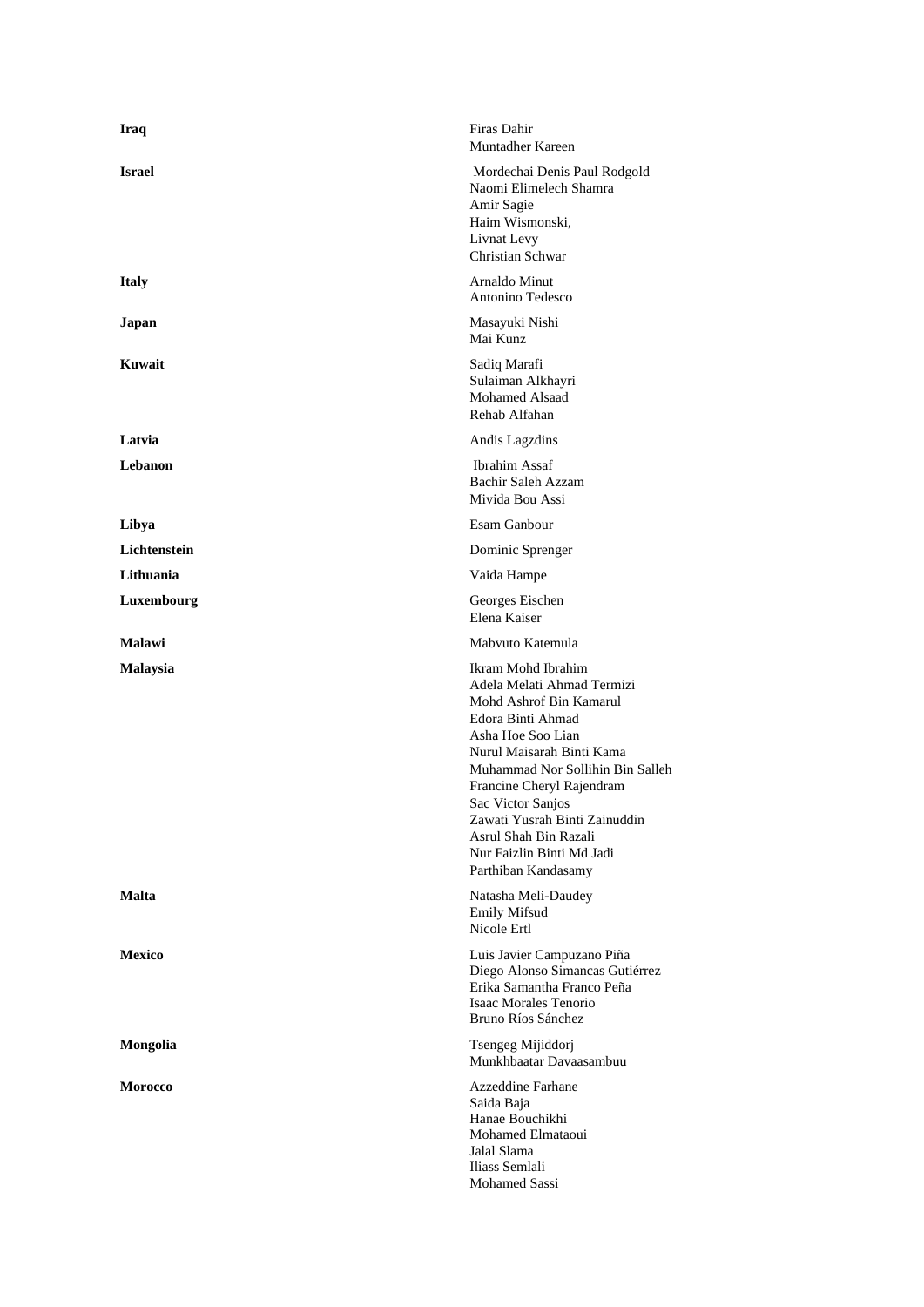|                          | Hafid Baheddou<br>Moulay Ahmed Tahiri Alaou                                                                             |
|--------------------------|-------------------------------------------------------------------------------------------------------------------------|
| <b>Namibia</b>           | Nada Kruger<br>Magdalena Shipikiq                                                                                       |
| <b>Netherlands</b>       | Jan Rinzema<br>Gijs Van Den Berg                                                                                        |
| <b>New Zealand</b>       | Angus Senior<br>Wanni Teo                                                                                               |
| <b>Nicaragua</b>         | Sabra Amari Murillo Centeno                                                                                             |
| <b>Norway</b>            | Signe Hijelde<br>Ragnhild Traaholt<br>Catharina Luras                                                                   |
| Oman                     | Yousuf Ahmed Hamed Al Jabri<br>Ali Bin Salim Al Bulushi<br>Mahmood Bin Harith Al Fahdi<br>Khalid Bait Nasib             |
| Pakistan                 | Aftab Ahmad Khokher<br>Sheraz Ali<br>Ammar Amin<br><b>Oasim Aziz</b><br>Ammar Amin<br>Oasim Aziz<br>Aftab Ahmad Khokher |
| Paraguay                 | Miguel Candia Ibarra<br>Miguel Cabrera Duarte                                                                           |
| Peru                     | Carlos Aberto Sanchez Del Aguila                                                                                        |
| Poland                   | Arkadiusz Michoński<br>Jakub Kalbarczyk<br>Mirosław Broiło                                                              |
| Portugal                 | João Bezerra da Silva<br>Isabel Milheiriço<br>Sofia Acha<br>Pedro Verdelho                                              |
| <b>Republic of Korea</b> | Chol Jin Kim<br>Do Wook Shin                                                                                            |
| Qatar                    | Abdulrahman Al-Thani                                                                                                    |
| Romania                  | Alina-Camelia Stoicescu<br>Alina-Nicoleta Alexe<br>Cristina Schulman<br>Raluca Simio                                    |
| <b>Russia</b>            | <b>Dmitry Bukin</b><br>Alexey Prikhodchenko                                                                             |
| San Marino               | Elena Molaroni<br>Elia Toni<br>Bernedeta Stendardi                                                                      |
| Saudi Arabia             | Abdulaziz Abdullah Alfaiz<br>Khalid Mohamed Almaney                                                                     |
| <b>Singapore</b>         | Huixiang Qiu                                                                                                            |
| Slovakia                 | Zuzana Štofová<br>Ingrid Ružičková                                                                                      |
| Slovenia                 | Gregor Jenko<br>Mateja Prešern<br>Matic Burkeljc                                                                        |
| <b>South Africa</b>      | Pragashnie Adurthy                                                                                                      |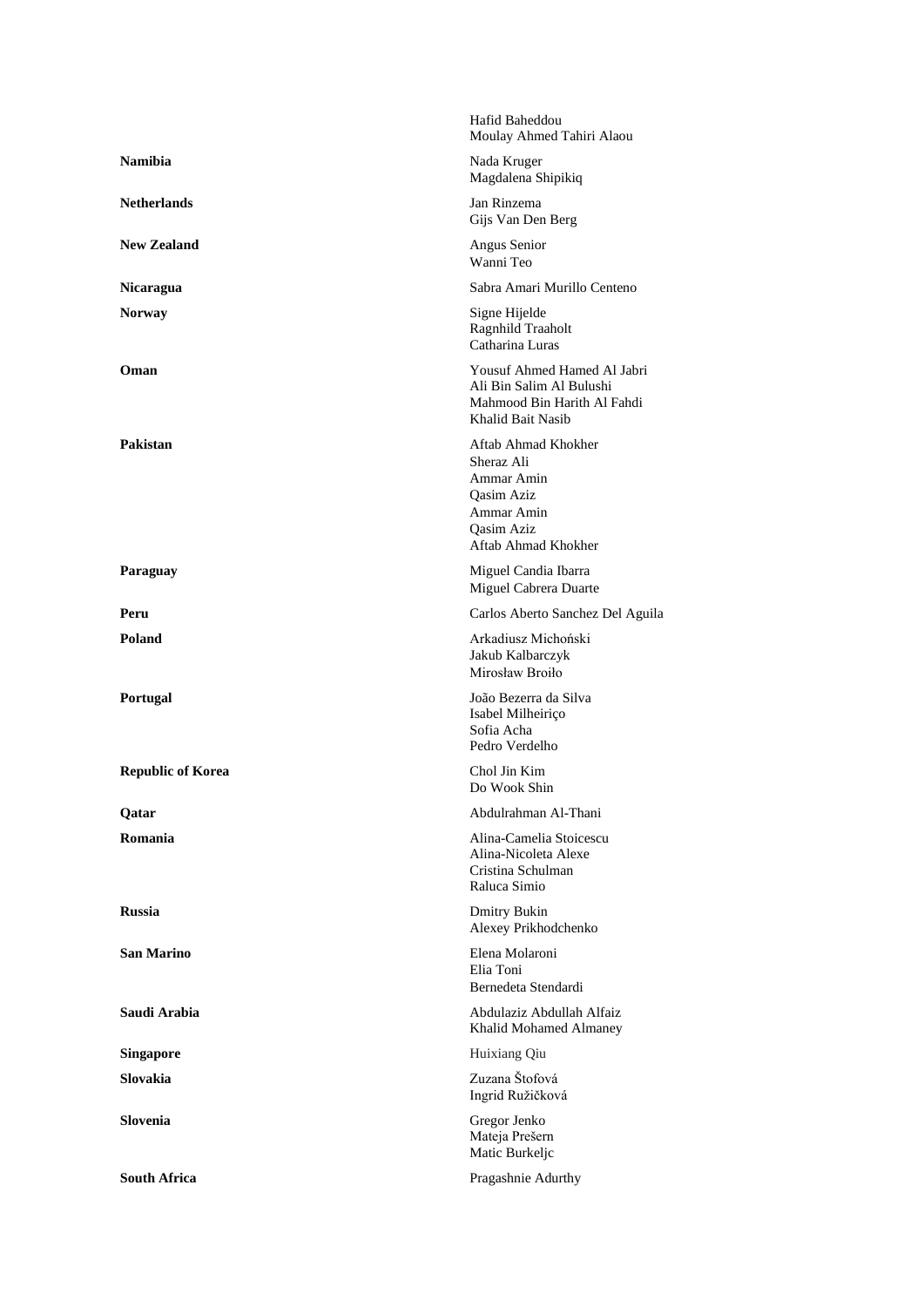|                                    | Rafilwe Mthmunye                                                                                                                                                                                                                                                                                                                                 |
|------------------------------------|--------------------------------------------------------------------------------------------------------------------------------------------------------------------------------------------------------------------------------------------------------------------------------------------------------------------------------------------------|
| <b>Spain</b>                       | Ignacio Baylina Ruiz<br>Esther Monterrubio Villar                                                                                                                                                                                                                                                                                                |
| <b>St Vincent &amp; Grenadines</b> | Nedra Miguel<br>Jodine Jackson                                                                                                                                                                                                                                                                                                                   |
| Sudan                              | Safia Mohamed Sekainy Ahmed<br>Elsadig Mohamendahmed Elsadig                                                                                                                                                                                                                                                                                     |
| <b>Sweden</b>                      | Jonas Gräns<br>Emma Djupmark Ödegaard<br>Linnéa Dahlén<br>Demi Bylon                                                                                                                                                                                                                                                                             |
| <b>Switzerland</b>                 | Jean-Marc Fluekiger<br>Amanda Szalczynski<br>Manon Simon<br>Irene Grohsmann                                                                                                                                                                                                                                                                      |
| <b>Syrian Arab Republic</b>        | Hasan Khaddour<br><b>Emad Orfaly</b><br>Monia Al Saleh                                                                                                                                                                                                                                                                                           |
| <b>Thailand</b>                    | Sarun Haetanurak<br>Salynn Phudtapitug                                                                                                                                                                                                                                                                                                           |
| <b>Togo</b>                        | Koffi Akakpo                                                                                                                                                                                                                                                                                                                                     |
| <b>Trinidad and Tobago</b>         | Devita Abraham                                                                                                                                                                                                                                                                                                                                   |
| <b>Tunisia</b>                     | Imen Guettiti                                                                                                                                                                                                                                                                                                                                    |
| <b>Turkey</b>                      | Esin Soyu<br>Sinen Aydogdu<br><b>Burak Furkhan Mermer</b><br>Esra Alkin<br>Sule Gultek<br>Esin Soylu                                                                                                                                                                                                                                             |
| <b>United Arab Emirates</b>        | Hamad Alkaabi<br>Ahmed Alzaabi                                                                                                                                                                                                                                                                                                                   |
| <b>United Kingdom</b>              | Stephanie Cameron<br>Katie Marsden<br>India Walter<br><b>Matthew Osborne</b><br><b>Rupert Bailey</b>                                                                                                                                                                                                                                             |
| <b>Uruguay</b>                     | Juan Carlos Ojeda<br>Javier Giz                                                                                                                                                                                                                                                                                                                  |
| <b>United States</b>               | <b>Ethan Glick</b><br>Nolan Klein<br>Phillip Davis<br>Sarah Riane Harper<br><b>Anthony Victor Teelucksingh</b><br>Deborah A. Mccarthy<br>Thomas N. Burrows<br><b>Christine Cline</b><br>Fort Felker<br>Michael J. Gilles<br>Jane Lee<br><b>Jason Mack</b><br>Teddi Shihadeh Bouffard<br>Virginia Prugh<br>Sheri Shepherd-Prat<br>Kendra Van Pelt |
| <b>Venezuela</b>                   | Jesse Chacón Escamillo<br>Carlos Eduardo Parra<br>José Francisco Hurtado<br>Miguel Alejandro Márquez                                                                                                                                                                                                                                             |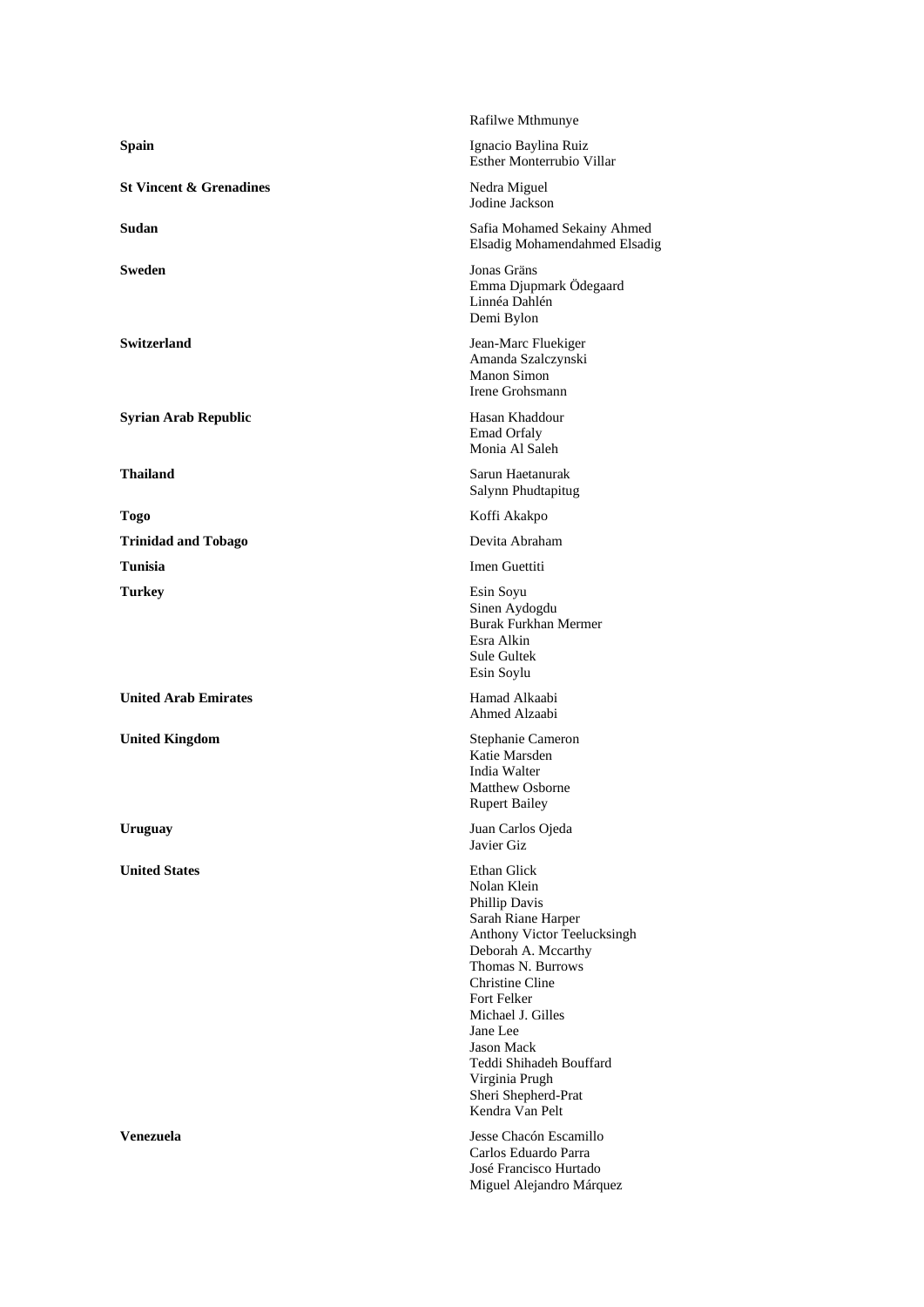|                | Mónica De La Cruz Lugo   |
|----------------|--------------------------|
|                | Elizabeth Rojas          |
|                | Gianny Pimentel          |
|                | Robert Poveda Brito      |
|                | Marisela González        |
|                | Hernandez Medina, Dalila |
| <b>Vietnam</b> | Duy Anh Dao              |
|                | Van Cong Pham            |
| Yemen          | Haytham Shoja'aadin      |
|                | Raghda Al Hakimi         |
|                |                          |

## **Non-member Observer States**

| <b>State</b>                                         | Participant                                               |
|------------------------------------------------------|-----------------------------------------------------------|
| <b>Holy See</b><br><b>United Nations Secretariat</b> | Simon Kassas<br><b>Brian Panasiak</b><br>Janusz Urbanczyk |
| Organization                                         | Participant                                               |

**United Nations Office on Drugs and Crime** John Brandolino

Loide Aryee Xiaohong Li Celso Eduardo F. Coracini\* Isabella Brunner\* Agustina Diaz-Rhein

## **Representatives of global and regional intergovernmental organizations, including representatives of United Nations bodies, specialized agencies and funds, as well as representatives of functional commissions of the Economic and Social Council**

| Organization                                                    | Participant                                                |
|-----------------------------------------------------------------|------------------------------------------------------------|
| <b>Council of Europe</b>                                        | Alexander Seger                                            |
| <b>European Union</b>                                           | Marie-Ange Balbinot<br>Dan Rotenberg<br>Janos Drienyovszki |
| <b>International Chamber of Commerce (ICC)</b>                  | Timea Suto<br>Nick Ashton-Hart                             |
| <b>International Criminal Police Organization</b><br>(INTERPOL) | Craig Jones<br>XiaoJian Zhou<br>Floriane Bacconnier        |
| <b>University for Peace</b>                                     | Juan Sainz-Borgo                                           |
| <b>World Bank</b>                                               | David Satola<br>Keong Min Yoon                             |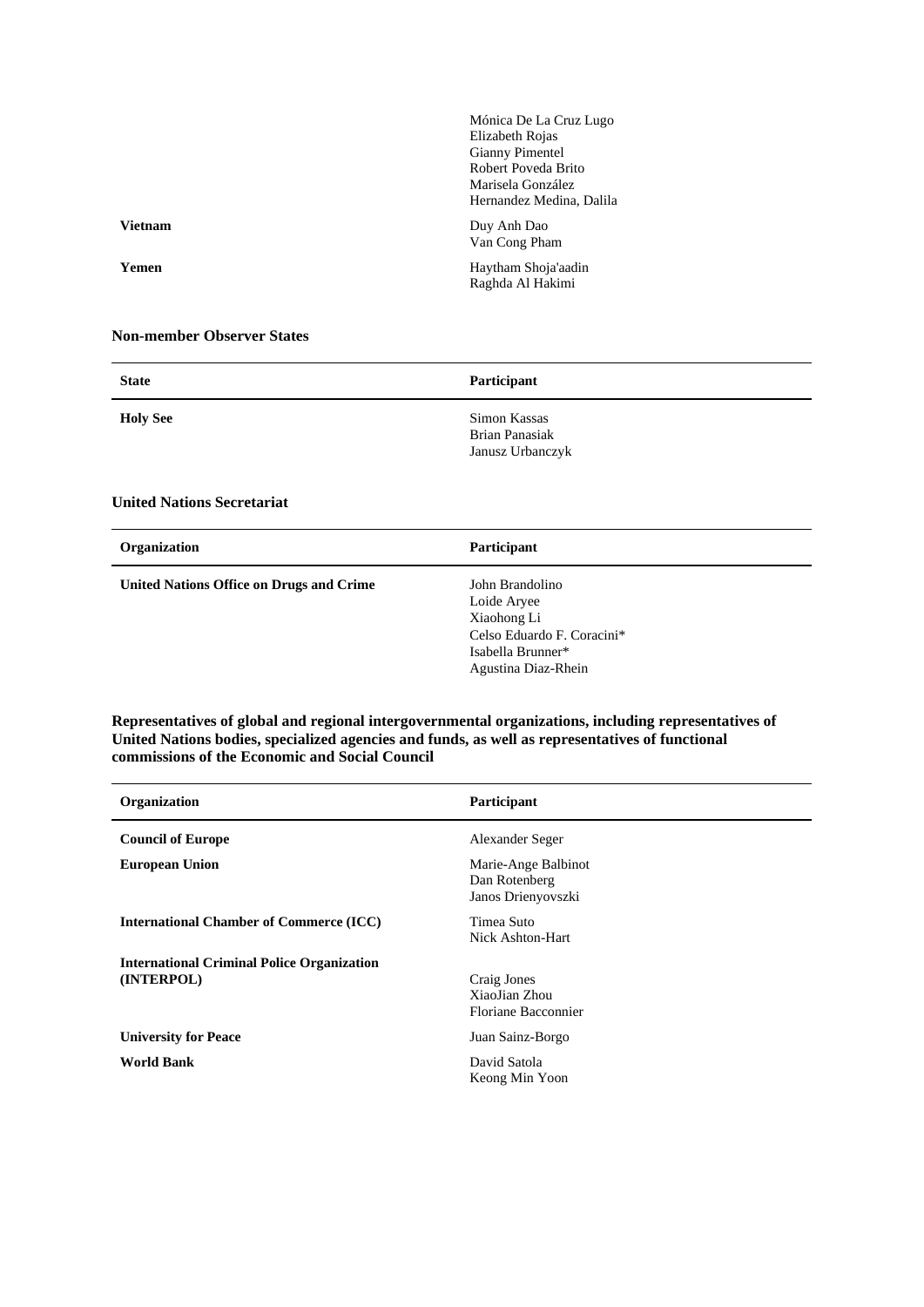**Organization Participant Access Now Raman Jit Singh Chima Afrique Esperance** Oyeoussi Charles Balogoun **Amigos do protocolo de Kyoto** Massimo Buonomo **Angels in the Field** Lakshmaiah Janumala **Article 19 - International Centre Against Censorship** Paulina Del Pilar Gutierrez Ramirez Anna Oosterlinck **Association Nationale pour Promouvoir la Société Civile et la Citoyenneté** Kaddour Mehri **Autonomous Non-profit Organization for the Development of Information, Industry and International Cooperation "Integration"** George Korshunov **Bureau Pour la Croissance Intégrale et la Dignité de L'enfant** Desire Isomosembe Yamoa Adolphe Tungilu Luwawa **Center for Innovative and Pragmatic Development Initiative (CIPDI)** Agatha Agu Ifeanyichukwu Nwanoro **Center for the Study of Crime** Dionysios Chionis Fotios Spyropoulos **Centre for Human Rights and Climate Change Research** Omoyemen Lucia Odigie-Emmanuel **Centro Studi ed Iniziative Culturali Pio La Torre** Loredana Introini **Cyber Institute** Taylor Vance Andrew Vance **Earth Push ltd/gte** Julius Adegbite **Empowering Humanity** Nisha Bajpai Shambhavi Shrivastava **First Modern Agro. Tools - Common Initiative Group (FI.MO.AT.C.I.G)** Mbuh Raphael Mbuh **Human Rights Watch Deborah Brown International Association of Applied Psychology Wolfgang Beiglboeck Internet Society** Olaf Kolkman **O.N.G. Derechos Digitales** Michel Roberto Oliveira de Souza Juan Carlos Lara Galvez **Pompiers humanitaires** Mouhassinou Baba-Agba **Ramola Bhar Charitable Trust** Janki Gadhvi **Red Dot Foundation Andrea Adams Andrea Adams Siracusa International Institute for Criminal Justice and Human Rights** Tobias Freeman **Smiles Africa International Youth Development Initiative** Purpose Osamwonyi Iserhienrhien **Transparency International Delia Ferreira Rubio Virtual Activism Incorporated Marlyn Tadros Young Professional Development Society Nepal** Prabin Shrestha

**Representatives of non-governmental organizations that are in consultative status with the Economic and** 

**Social Council, in accordance with Council**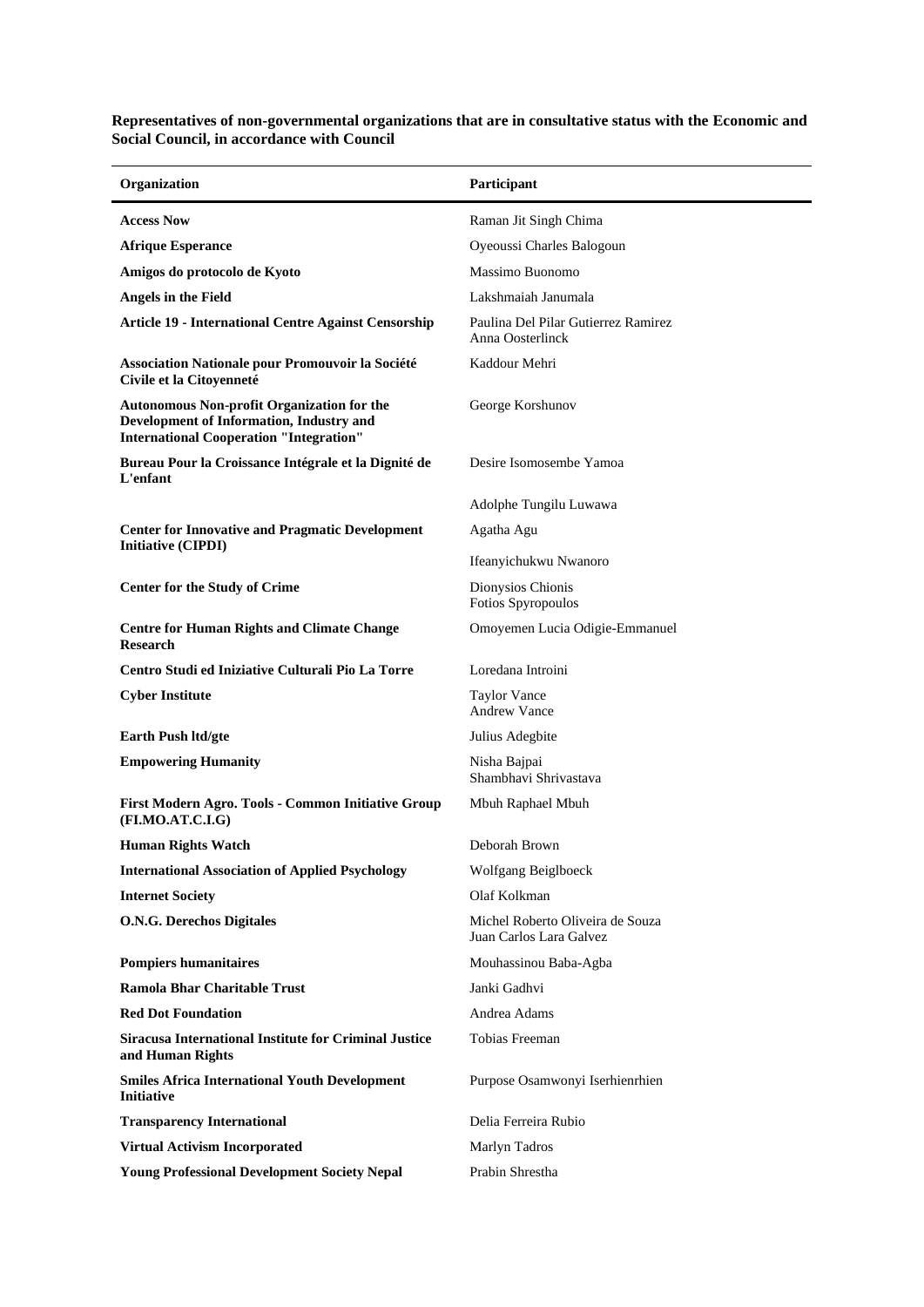**Representatives of other relevant non-governmental organizations, civil society organizations, academic institutions and the private sector**

| Organization                                                                                                  | Participant                                 |
|---------------------------------------------------------------------------------------------------------------|---------------------------------------------|
| A1 Telekom Austria AG                                                                                         | Wolfgang Schwabl                            |
| <b>A21 Campaign</b>                                                                                           | Kelly Dillon-Cuyler                         |
| Action Citoyenne pour l'Information et l'Éducation au<br>Développement Durable                                | Abdelkerim Saleh Abdelkerim                 |
| <b>Alliance of NGOs on Crime Prevention and Criminal</b><br>Justice                                           | Ian Tennant<br>Anna Alvazzi Del Frate       |
| Anti-Phishing Working Group, Inc.                                                                             | Patrick Cain<br>Peter Cassidy               |
| <b>Asia Cloud Computing Association</b>                                                                       | Gareth Tan<br>May-Ann Lim                   |
| Asociația Eliberare                                                                                           | Ioana Bauer                                 |
| Association Locale pour le Développement Intégral                                                             | Roger Lokpatchu                             |
| <b>Center for Cooperation in Cyberspace</b>                                                                   | Pedro Latoeiro                              |
| <b>Centre for Democracy and Rule of Law</b>                                                                   | Tetiana Avdieieva                           |
| Centro de Estudios en Derecho Informático de la<br>Facultad de Derecho de la Universidad de Chile             | <b>Eduardo Vilches</b>                      |
| <b>Christ Apostolic Church Power-Age International</b>                                                        | Ojo Ademola                                 |
| <b>Cyberlaw University</b>                                                                                    | Saaksshar Duggal Duggal<br>Pavan Duggal     |
| <b>Electronic Frontier Foundation</b>                                                                         | Katitza Rodriguez                           |
| Facultad de Derecho y Ciencias Políticas de la<br>Universidad Católica de La Plata                            | Rodrigo Ezequiel Bionda                     |
| <b>Forum for Civic Initiatives Foundation of International</b><br><b>Blockchain and Real Estate Expertise</b> | Andrea Romaoli Garcia                       |
| <b>GKW Computing Services Ltd.</b>                                                                            | Eric Khoo                                   |
| <b>Global Forum on Cyber Expertise</b>                                                                        | <b>Elliot Mayhew</b><br>Christopher Painter |
| <b>Global Initiative against Transnational Organized</b><br>Crime                                             | Summer Walker                               |
|                                                                                                               | Ana Paula de Carvalho Oliveira              |
| <b>Global Partners Digital Limited</b>                                                                        | Sheetal Kumar                               |
| Goudji Charafa                                                                                                | Youssour Moumine Hamid                      |
| Hiperderecho                                                                                                  | Elizabeth Mendoza<br>Dilmar Villena         |
| <b>Humanity for the World</b>                                                                                 | <b>Audrey Pomier Flobinus</b>               |
| Hüquqi Təhlil və Araşdırmalar İctimai Birliyi                                                                 | Ramil Iskandarli                            |
| <b>Information Technology Association - Jordan</b>                                                            | Mutaz Nabulsi                               |
| Institut de Diplomatie Publique/Instituto de Diplomacia<br>Pública                                            | Oleg Weretelnik                             |
| <b>International Conference on Cyberlaw, Cybercrime</b><br>and Cybersecurity                                  | Drishyaa Drishyaa Duggal                    |
| <b>International Observatory of Computer Crime</b>                                                            | Luciano Monchiero                           |